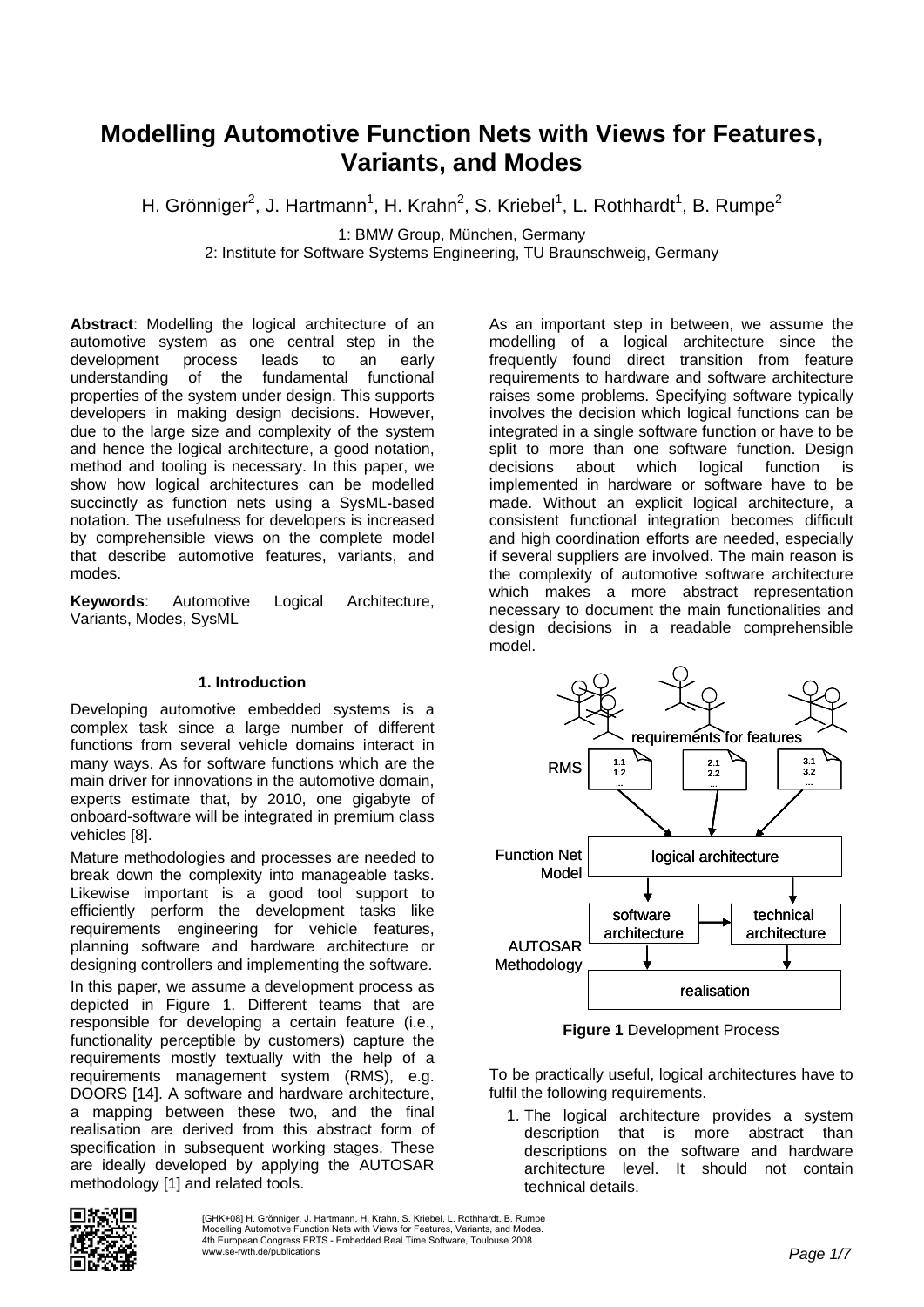- 2. Automotive systems are typically not developed from scratch. Development documents from previous product cycles form the basis for following development activities. Being able to re-use and to adapt logical architectures hence is a key requirement for the desired productivity and quality gain of using logical architectures.
- 3. That also means that logical architectures must provide a comprehensible documentation of functional knowledge and functional interrelations, thereby establishing a shared understanding of the system's main properties.
- 4. Care must be taken that this shared understanding is comprehensible for the different involved stakeholders (e.g. function developers, people in charge of safety, suppliers, etc.) who are often people with a different professional background.
- 5. Since comprehensibility of the logical architectures is a critical aspect, the logical architecture should also contain non E/E parts, e.g. hydraulics, Bowden cables or environmental objects like the street. The elements shift the focus from modelling only the system under design to a more complete understanding of the system interacting with its environment.
- 6. Developing a modelling language for logical architectures should be done in line with existing standards and therefore increase the acceptance of the approach.

The demand for a more abstract system description (logical architecture) compared to software and hardware architecture has also been stressed in [15,16]. We follow the author's opinion that an appropriate level of abstraction for modelling logical architectures is the use of logical functions and their exchanged signals disregarding technical details. We denote this kind of logical architecture model "function net". However, logical architectures of complete systems are typically far too complex given the mere number of functions and signals exchanged.

The following problems hinder the usefulness of function nets for complete systems because of the scalability issue.

- 1. Requirements of *vehicle features* cannot easily be retrieved of the complete function net. Being able to trace vehicle features to logical functions is important because the impact of a requirements change for a feature has to be analysed in the complete function net.
- 2. The function net contains all functions in all *variants* (sometimes called "150% car"). It does not become clear how a valid configuration of a function net for one car would look like.

3. *Modes* which are internal state changes of functions that result in a major change in the system behaviour (like altered signal system behaviour (like altered communication in case of error degradation) are collectively presented in the static function net.

We propose that vehicle features, variants, and modes can all be captured in a uniform way by using views on the complete function net. Since views can be modelled using the same notation as for complete function nets (as shown in the next section), switching viewpoints between complete function nets and views is possible without difficulty.

The rest of the paper is structured as follows. Section 2 describes how function nets and function net views can be modelled using a variant of SysML Internal Block Diagrams. In the following sections, we show how these views can be used for different purposes: Section 3 introduces views that model vehicle features. In Section 4 views are used to capture variants, and in Section 5 modes are described using views. Section 6 presents related work and Section 7 concludes the paper.

## **2. Complete Function Nets and Views**

In order to model logical architectures as function nets, a concrete notation has to be used. There are various options on which a notation for function nets could be based. In [3] we already evaluated UML 2.0 [5] and other UML derivates like UML-RT [13] and SysML [6] which in general were found suitable for architecture and function net modelling [10,11,15]. The detailed reasons for favouring SysML over UML are repeated below:

- SysML uses Systems Engineering terminology. To be more intuitive for people with different professional backgrounds specific terminology of single professional guilds should be avoided. Notations which have their roots in computer science (which use object oriented terminology like classes, objects, associations, etc.) just as well as terminology soley accepted in any other domain, e.g., control theory are likely not to be accepted by different users. SysML already tried to find a good compromise between the different involved terminologies by using a commonly accepted core only.
- SysML requires no strict two layered modelling like in the UML where each structured class consists of parts with no internal structure. This results in more compact diagrams because layers are not distributed among multiple diagrams but can be represented in a single model.
- SysML block diagrams allow us to show communication across multiple hierarchy layers without the explicit use of port delegation. This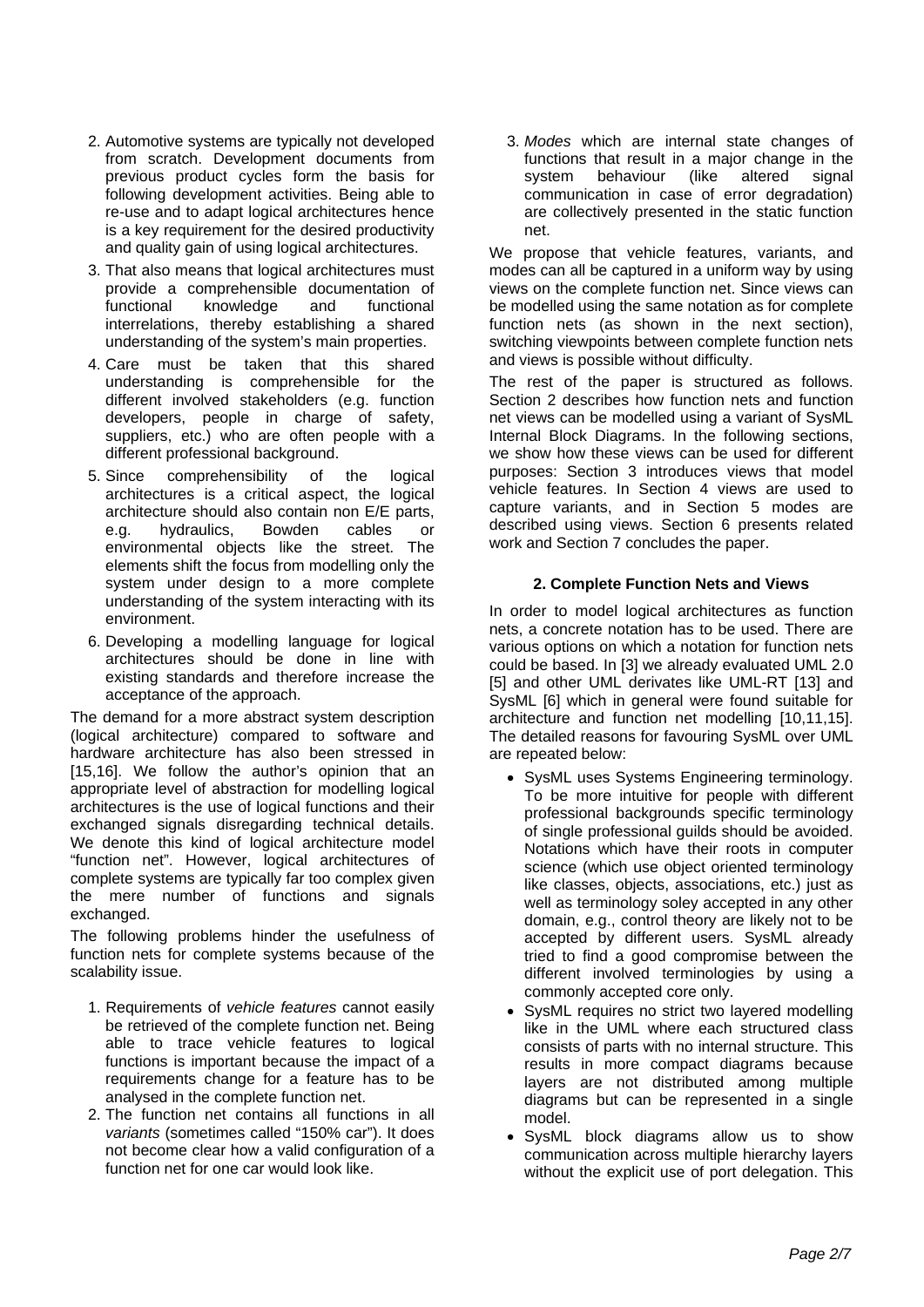simplifies the notation, enhances the readability and avoids the use of unnecessary intermediate signals.

- A SysML block abstracts from the strict instance/type division of the UML which complicates modelling architectures effectively where many elements occur only once in the hierarchy.
- SysML distinguishes between the form of a diagram and its use. This was extremely helpful when we wanted to use the same diagram type with a different semantics. This makes it possible to use one diagram type to model views, variants, modes and complete function nets (as later shown) which improves the compactness of the notation and decreases the necessary training effort.

## 2.1 Complete Function Nets

Figure 2 shows an example of a function net diagram. The diagram shows a simplified complete function net "CarComfort" which in our case just consists of a model of the central locking functionality. Please note that for organizational reasons diagrams can be split such that many diagrams exist that describe the whole system in diagrams of readable size. The central locking function evaluates the driver's request and closes or opens the doors accordingly. Additionally, an auto lock functionality is modelled, i.e. the doors close automatically if the vehicle exceeds a certain speed limit.



**Figure 2** Function Net Example

Syntactically, the function net is a valid SysML Internal Block Diagram (ibd). In that example, we used three layers of hierarchy (top-level, block "CLRequestProc" and, e.g., "ButtonOn"). With the signal "DriverRequestCL", it also shows an example of cross-hierarchy communication.

For keeping the function net redundant-free and for enabling the re-use of a block multiple times, instantiation is also possible. In the example, there are two doors, which are instantiated by giving each block a name, in this case "left" and "right". These two blocks share their behaviour but not their internal state. A more detailed description about the instantiation mechanism can be found in [3].

We tailored the full SysML Internal Block Diagrams to our specific needs to enable compact definitions and decrease the learning effort for the notation. An Internal Block Diagram that is used as a function net may only contain directed connectors to indicate the signal flow direction. Multiplicities of blocks and connectors are not used in the sense that there is always exactly one block or signal.

## 2.2 Views of Function Nets

SysML allows us to use the same diagram type for complete function nets and views. Hence views are modelled as Internal Block Diagrams with a few specific properties. Views are always related to some complete function net. Compared to the complete function net, a view which is marked with the stereotype "view" may leave out blocks, signals or hierarchy information. In views, blocks from other features can be imported and marked with a stereotype "ext" to clarify that this block is part of the context of the view and not a central aspect. Additionally, "environmental" blocks and non-signal communication can be added to further increase understandability. The environmental elements refer to non E/E elements that have a physical counterpart.

The example in Figure 3 shows that whole blocks from the complete function net have been left out (block "CLRequestProc") and that the blocks "CentralSettingsUnit" and "VehicleState" have been included in the view to clarify where the signals "AutoLockStatus" and "VehicleSpeed" originate. Also, some environmental elements are included. The physical door look "LockActuator" is shown in the figure and marked with the corresponding stereotype "env". Non-signal communication can be marked with a stereotype "M" for mechanical influence (as shown in the example), "H" for hydraulics, and "E" for electrical interactions.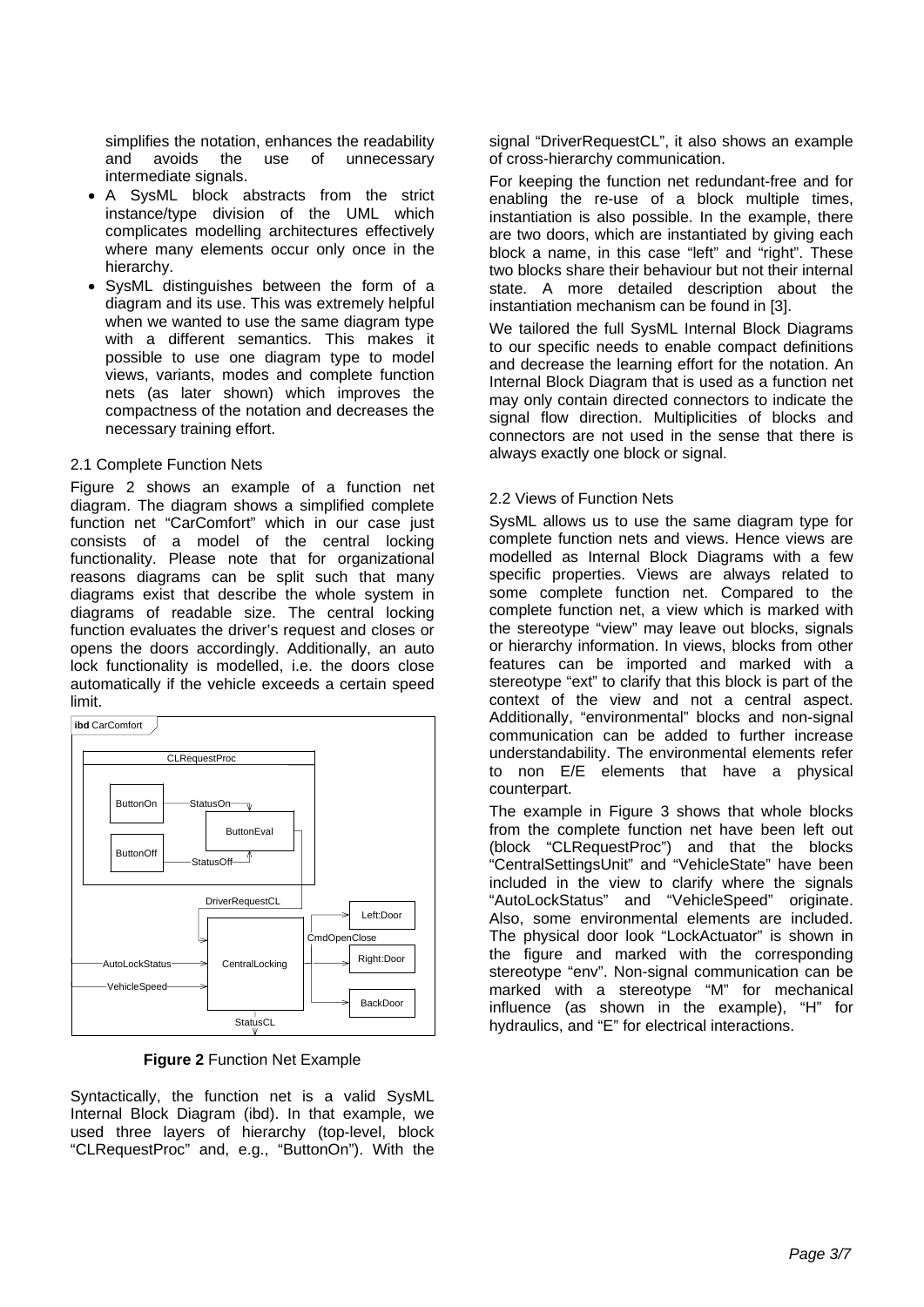

**Figure 3** View on a Function Net

To assure the consistency between a view and the complete function net of the system the following consistency conditions must hold.

- 1. Each block in the view without a stereotype "ext" or "env" must be part of the complete function net.
- 2. Whole-Part-Relationships in the view must be present in the complete function net. It is permitted to leave out intermediate layers.
- 3. Elements that are related via a (possible transitive) Whole-Part-Relationships in the complete function net must also have this relation in a view if both elements are shown.
- 4. Communication relationships not marked with a stereotype shown in the view must be present in the logical architecture. If the concrete signal is omitted in the view, an arbitrary signal communication must exist in the complete function net.
- 5. Communication relationships need not be drawn to the exact source or target, any superblock is sufficient if the exact source or target block is omitted.

## **3. Using Views to Describe Features**

A feature of a system describes a certain functionality that can be observed by customers. In automotive systems the concrete configuration is usually chosen by the customers when ordering a car. The structure and the interdependencies of features are usually described by feature trees [4] or related notations which help to distinguish valid and invalid combinations of features from each other.

The features of automotive systems can be modelled by interacting functions in logical function nets. The mapping between features and their realising functions may be complex: A feature is usually implemented by a set of interacting functions whereas a single function may play a certain role in the realisation of different features. The mapping is often neglected during later development steps where the developers concentrate on the realisation

of the complete function net and discard their initial models. This situation can be avoided by using views which are kept consistent to the complete function net and are therefore a valid and up-to-date model of a single feature throughout the whole development lifecycle.

A new type series is usually planned on a modified feature set of the predecessor by deciding which features remain unchanged and which are omitted or replaced by a refined version. This modified feature set is usually the origin to model the new function net. The re-use of specifications is an advantageous approach because this simplifies the re-use on the subsequent abstraction layers.

Views enable the independent modelling of a feature by showing only the functions and signals that interact to realise a specific feature. Using this idea a set of views specifies the behaviour of a feature in a self-contained description. In addition these views are consistent to a complete function net which models the automotive system.

Another advantage of this approach is that these feature views are a way to model a feature without explicitly showing its realisation within a certain automotive system. Especially the interface of functions is reduced to the necessary parts. These models then can be reused within the next type series which reduces the development cost and increases the quality as already approved descriptions are reused. In addition views allow the developers to analyse the impact of a change request by modifying the view and a subsequent check for consistency with the complete function net. Figure 4 shows the embedding of views in the development process.

In feature views not only software functions are modelled but also physical devices and elements of the environment can be included. This allows the modelling of closed world controllers and increases the understandability of the functionality provided by the feature. The notation also helps the modeller to focus on the central aspects of a feature by using the stereotype "ext". Blocks that are not central to the feature but provide necessary signals are marked as external to indicate that their realisation is not detailed here.

An example for the use of views can be found in Figure 3 where the Auto lock feature with its most relevant functions is explained. Please note that the block VehicleState is marked as external to increase the re-use of this diagram, as the determination of the vehicle speed may vary from type series which is not central to the realisation of this feature as long as there is any subsystem which provides such a signal. The internal behaviour of the block "CentralLocking" would be explained in more detail by another diagram or another suitable textual or model-based specification.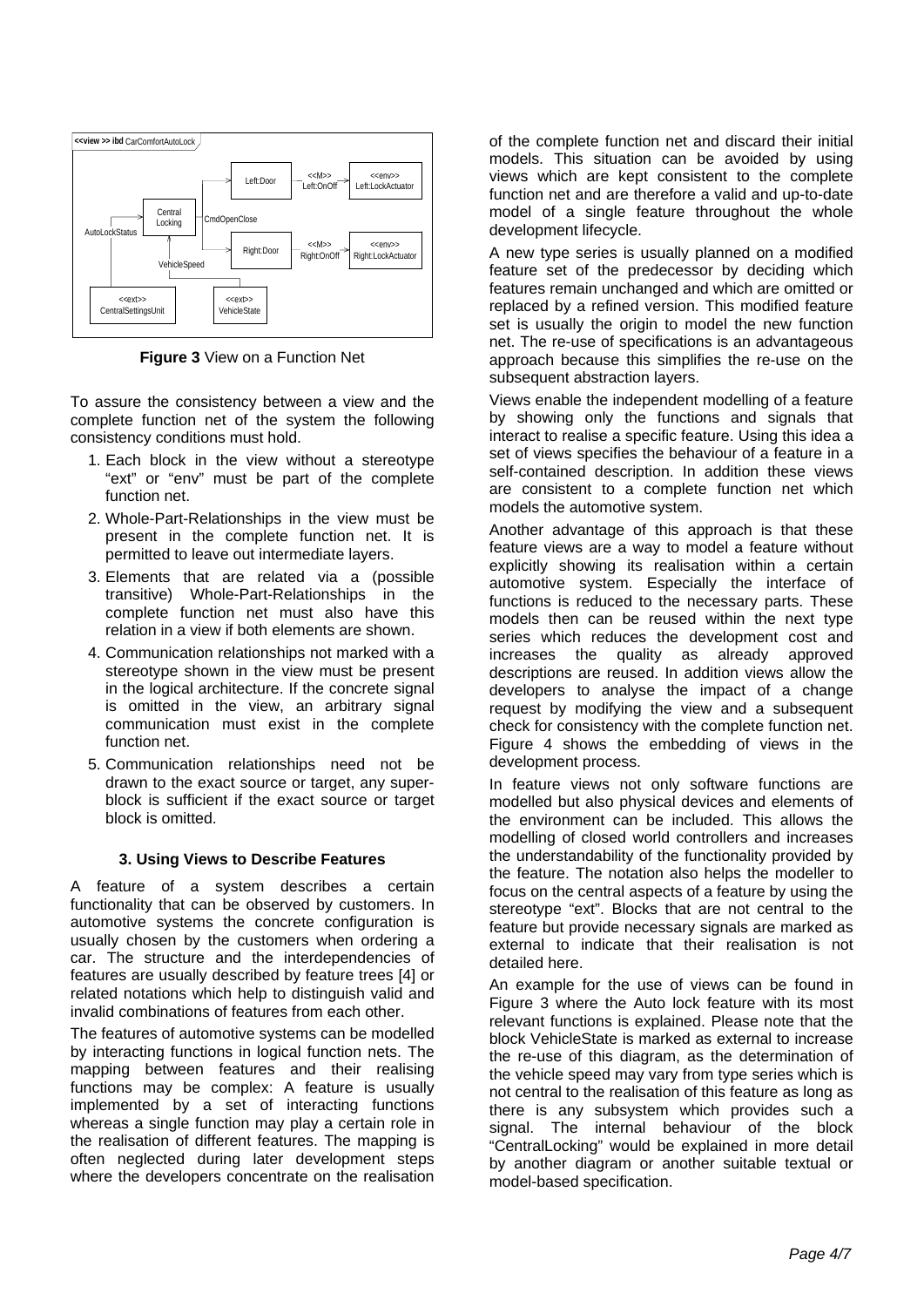

**Figure 4** Example Development Process including views for individual features

#### **4. Using Views to Model Variants**

Besides describing different features with views independently of the concrete automotive function net in which they are realised, different model variants can be described by a view.

The variants of a feature usually provide the same principle functionality but are distinguishable by having different individual properties. The complete function net includes all variants (the "150% car") and through parameterization the intended variants are chosen. This approach leads to complex function nets that make it difficult to understand which parts are responsible for realising the considered variant when the complete function net is solely used. The individual views for certain variants simplify the understanding because they show a single variant only and are therefore much clearer.

Using this approach, the blocks forming the behaviour of a variant are still localised in the complete function net in the sense that the views for variants are only an extract of the complete function net. An alternative way would be annotating (in form of stereotypes) the variant information to the complete function net and using this function net only. Each block can then be part of some or all variants. This approach turned out to overcrowd the function nets whereas using views facilitates clearer and simpler models.

Examples for using variants are the two versions of the "CentralLocking" subsystem. The basic system does not analyse the vehicle speed and therefore

the doors are not closed automatically, whereas the premium function interacts with the other function to close the doors automatically if a certain speed is exceed. Figure 5 shows the two views for the variants of the CentralLocking block by drawing a single diagram for each variant. In the basic view the block "EvalSpeed" is omitted to illustrate that this blocks is disabled in this variant. The incoming signal "VehicleSpeed" is omitted to indicate that it will be ignored by the other blocks and does not play a role in the modelling of this variant. The "OpenClose" signal is omitted to indicate that it will never be sent by this variant.





We recommend to describe each variant by a single view that is consistent to the automotive function net by fulfilling the conditions listed in Section 2.2. The view may not be limited to the blocks under design but include the environment of the block to describe the interaction of this block in more detail and allow a better understanding of the variant properties.

#### **5. Using Views to Model Modes**

Automotive systems are safety-critical systems in the sense that a high reliability has to be assured. Therefore, faults in subsystems usually have to be recognised and handled in order to control the fault's impact on the overall system. In the presence of faults, affected functions should as long as possible provide at least a basic functionality. A complete failure has to be avoided at all costs. In contrast to IT systems where an administrator can be informed about a problem who can take immediate actions if necessary, an automotive system has to work autonomously. Usually as long as possible a safe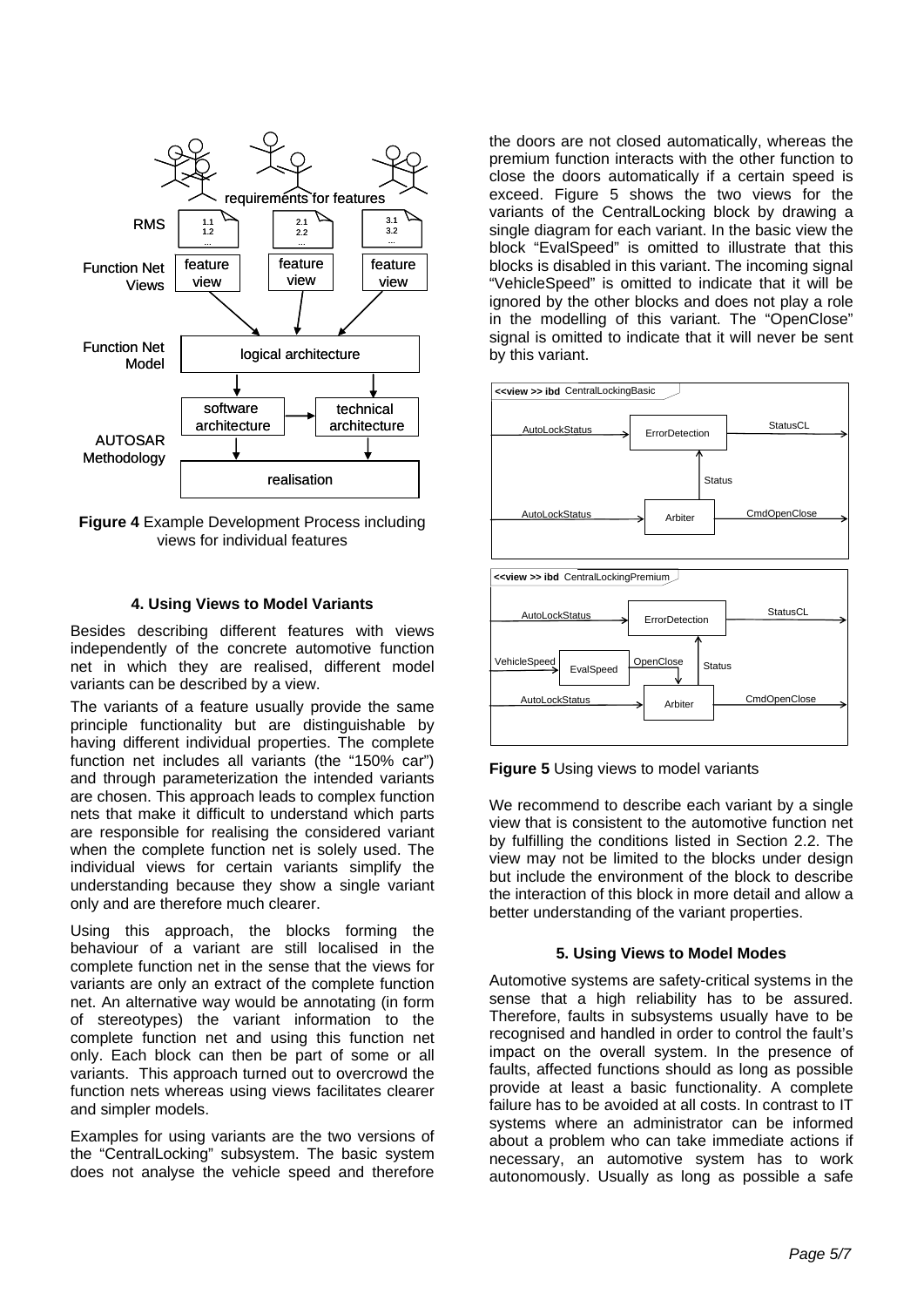degradation mode is used where a limited functionality is available until a hardware defect is repaired in the garage.

Modes are an important concept to simplify the description of error degradation in function nets. When a function block changes its operating mode, it usually shows a different behaviour. The different modes of operation can be described by a SysML Statechart where the states are named as the modes of operation. Each of the modes shows a distinct observable behaviour and can be described by an Internal Block Diagram or a view. The transitions are used to describe the conditions which force a change of the mode of operation.

An example for such a Statechart is shown in Figure 6 where two modes are used: One normal mode ("CarComfort") and error degradation ("CarComfortDegradation") where the evaluation of the button results in error values. The transitions between the two states indicate that the degradation mode is entered when one of the input signals "StatusOn" or "StatusOff" shows faulty values. The normal mode is entered again, if the system is reset, e.g. switching the engine of the car off.



**Figure 6** Error degradation

The normal mode is already described in Figure 2 whereas the degradation is shown in a view that can be found in Figure 7. The block "CLRequestProc" is left out to illustrate that the function is not available in the degradation mode. All incoming signals are removed to indicate that they are ignored. The signal "DriverRequestCL" is omitted because it is not sent in this mode.



**Figure 7** Using a view to describe a mode

Moreover, the use of modes is not limited to explain the error degradation in automotive systems but it can also be used to describe other modes of operation. A further example would be the different behaviour of the "CentralLocking" block for rear doors if the parental control is activated or not.

## **6. Related Work**

In [15] function net modelling with the UML-RT is described. We extended this approach by using the SysML for modelling function nets and explained its advantages. We supplement the approach by views that simplify the transition from requirements to early design phases (feature views), that can capture variants, and modes.

In [12] view merging in the presence of incompleteness and inconsistency is described. The merging algorithm also simplifies the transition from requirements to early design phases like our approach. Especially the constant evolution of requirements during the development makes it difficult to apply such algorithms to our problem. That is why we explicitly decided against automatic merging of views to obtain a complete function net. By checking the consistency between diagrams, consistency problems are found that need to be resolved manually.

In [9,17] service oriented modelling of automotive systems is explained. The service layer is similar to the modelling of features. In addition we explored how services can benefit from modelling the environment together with the feature.

In [18] an alternative approach to the modelling of automotive systems using a formal approach is explained. Modes are defined here without the use of views but with a modularization approach.

In [2] the use of rich components is explained that employ a complex interface description including non-functional characteristics. In contrast to our approach rich components focus less on the seamless transition from requirements to function nets but assume an established predefined partitioning in components.

The AUTOSAR consortium [1] standardises the software architecture of automotive systems and allows the development of interchangeable software components. One main drawback of this approach is that software architectures are too detailed in early development phases where function nets are commonly accepted by developers.

In [7] a notation is introduced how variants can be annotated inside normal software models. The available model elements are marked by a graphical notation and included in the derived variants. The notation is not formalised further and it remains unclear how the approach scales if different variants are not very similar.